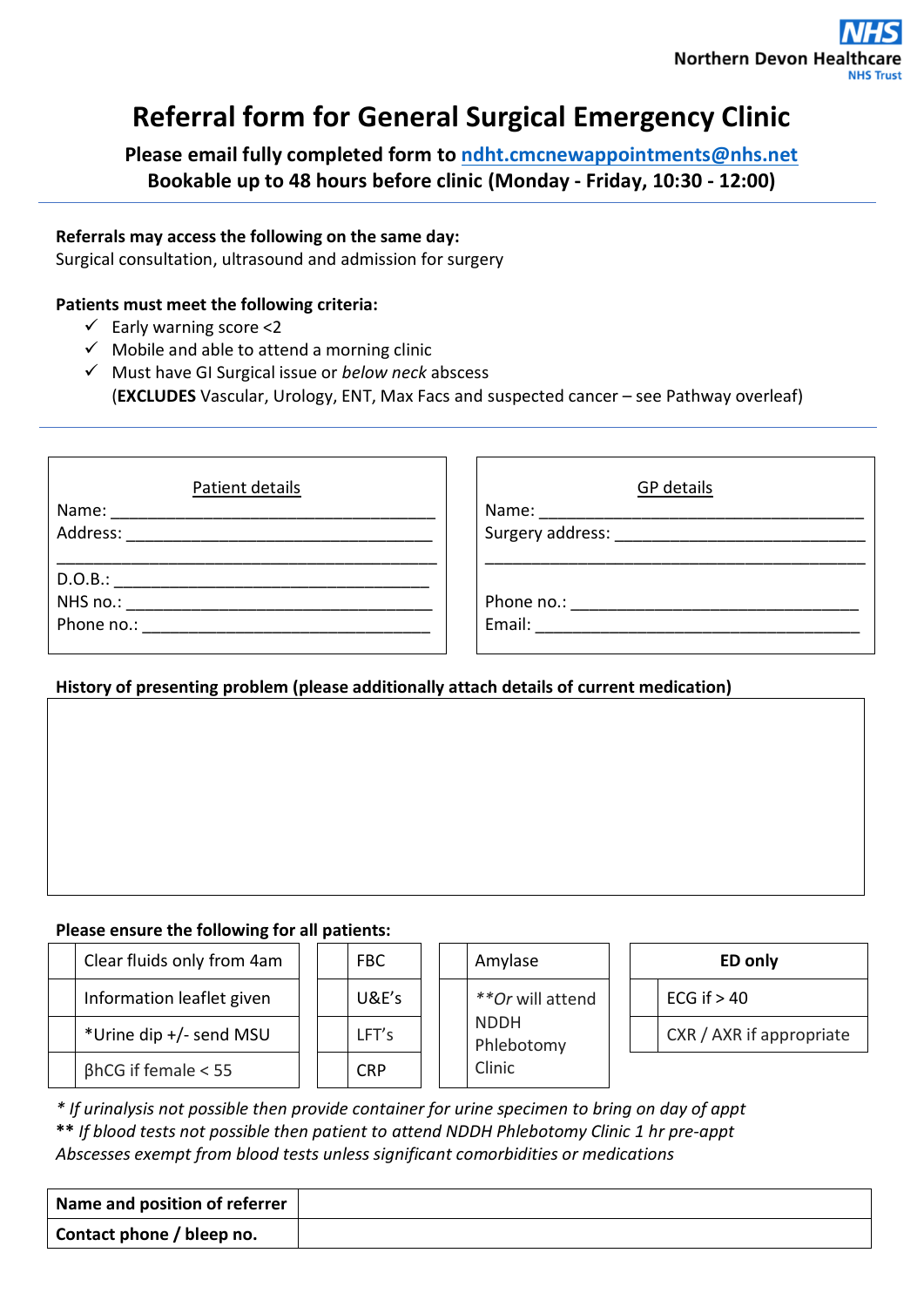## **General Surgical Emergency Clinic Pathway**

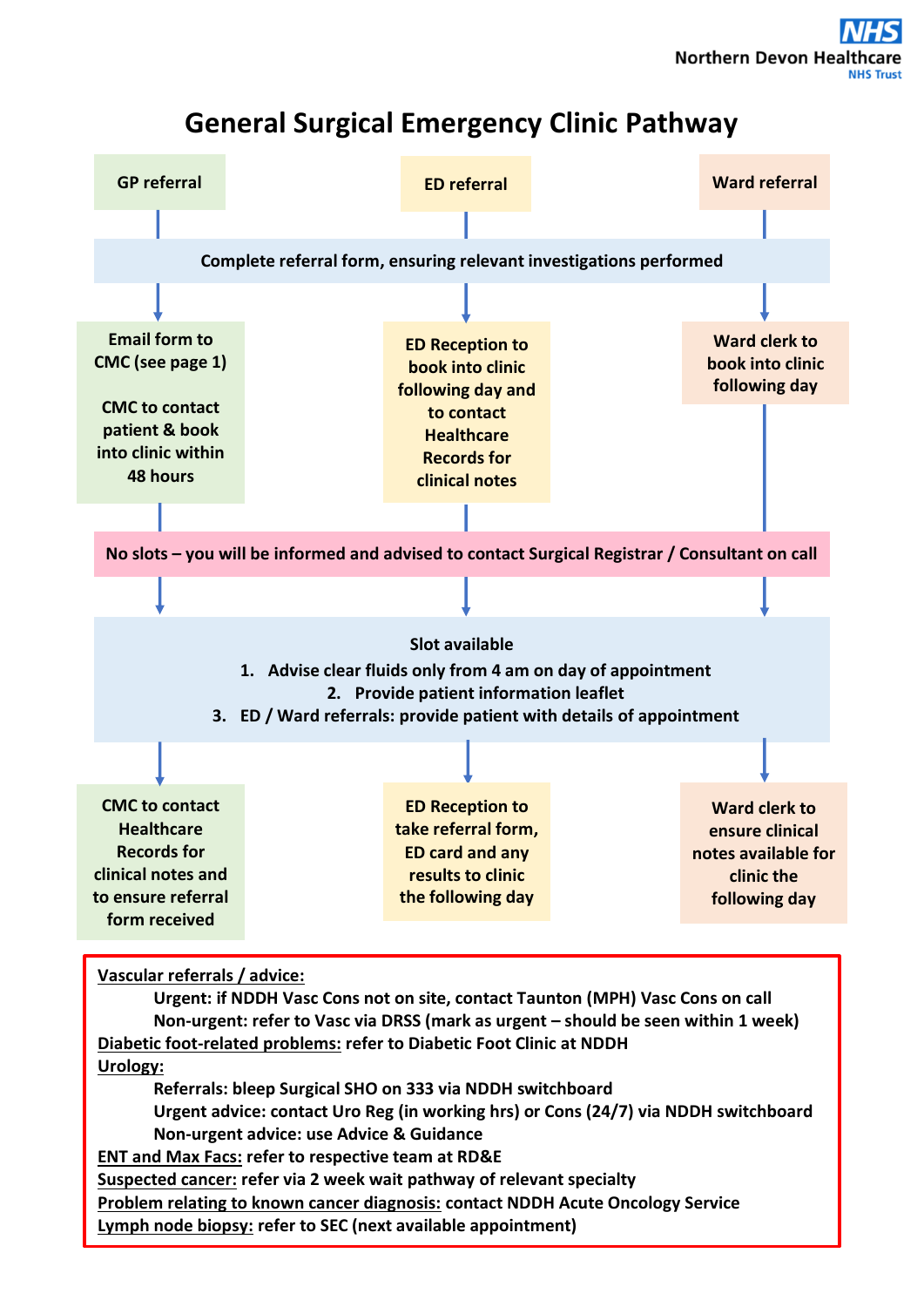# General Surgical Emergency Clinic Patient information leaflet

#### Other formats

If you need this information in another format such as audio tape or computer disk, Braille, large print, high contrast, British Sign Language or translated into another language, please telephone the Communications Department on 01271 311575.

## What are Surgical Assessment Clinics?

In May 2011 the Northern Devon Healthcare Trust launched daily surgical emergency clinics to improve our patients' access to expert surgical opinion. Some patients who are referred by their GP need urgent surgical assessment but may not need to stay in hospital overnight.

The Surgical Emergency Clinic will allow you to be seen the morning after your referral by a surgeon who will assess you, arrange investigations and where necessary admit you for surgery.

You have been referred to this clinic because your GP or the hospital team feel that you need a very prompt surgical assessment and are possibly too unwell to wait two weeks for the urgent clinics, but also do not need to be admitted to a hospital bed.

The clinics are always on weekdays in the morning between 10:30 am and 12:00 pm.

## How do I get referred to the Surgical Assessment Clinics?

The GP or hospital staff will have booked you into a slot. They will let you know the time and place and what preparations you need.

## Who will I see at the Surgical Assessment Clinics?

You will see a surgical doctor who will assess you and make a diagnosis where possible. The surgical team will then discuss some options with you.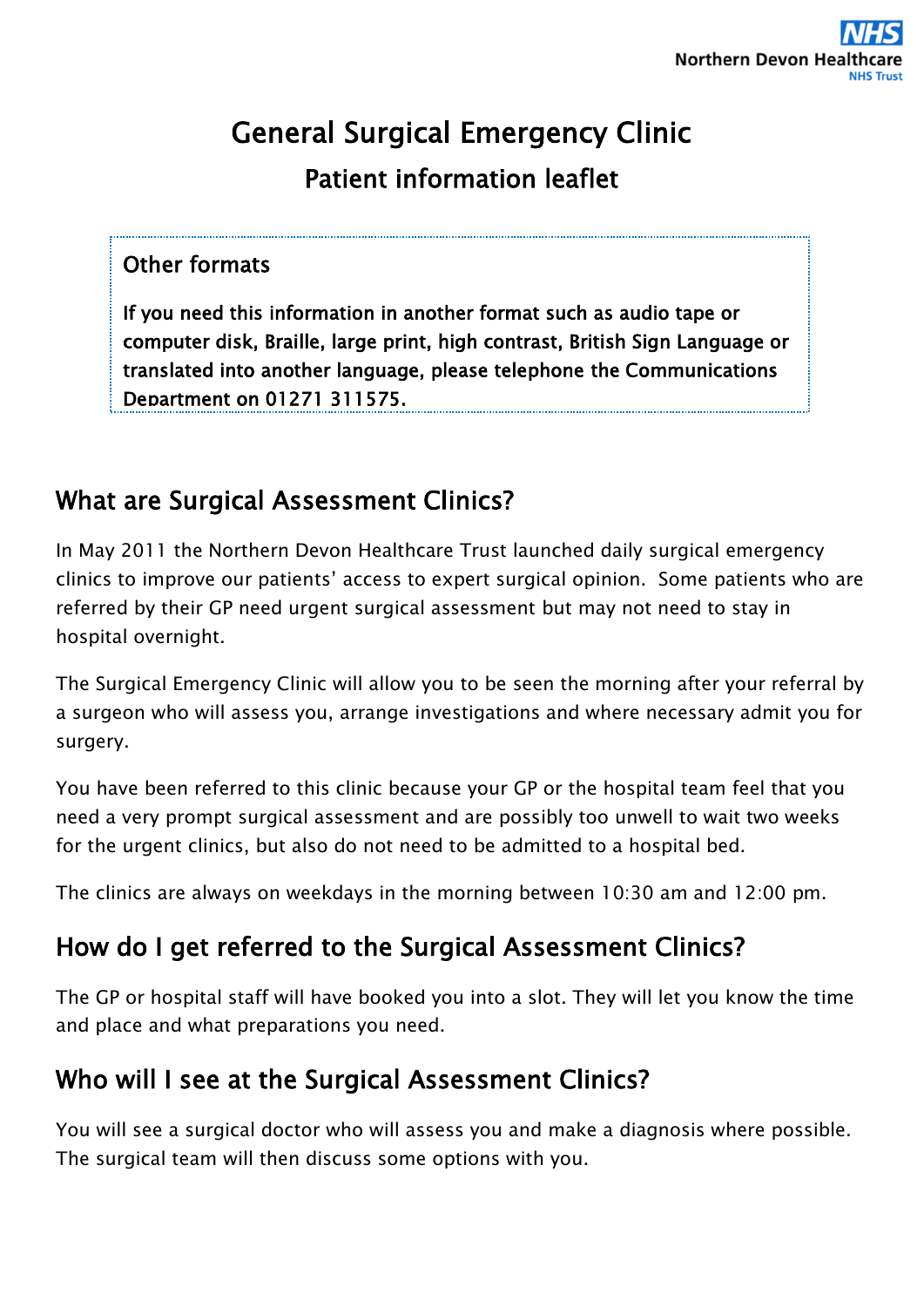## What will happen at the first appointment?

It is important that you attend having had nothing to eat and only drinking water from 4:00 am.

You should bring an overnight bag with you in case you are admitted for an overnight stay in hospital.

An abdominal ultrasound may be performed and if so, you will be asked to drink more water to fill your bladder.

The doctor may arrange:

- Admission for surgery or further review / investigations
- Further outpatient investigations

Your GP will receive a copy of the consultation and you can also have a copy if you would like.

### What are the benefits of the new clinics?

We want to make sure that you get seen as quickly as possible by the right surgical team so we can put a care plan in place.

We also hope to avoid the need for patients to be admitted to hospital just for observation. This avoids you being away from your family and friends in unfamiliar surroundings but still allows you to receive all the care you need.

If you get admitted prior to your appointment or cancel your appointment, please contact **01271 349186** between 9:00 am and 5:00 pm. Outside office hours, please call 01271 322577 and ask for Emergency Department reception.

#### PALS

The Patient Advice and Liaison Service (PALS) ensures that the NHS listens to patients, relatives, carers and friends, answers questions and resolves concerns as quickly as possible. If you have a query or concern call 01271 314090 or e-mail: ndht.p[als@nhs.](mailto:pals@ndevon.swest.nhs.uk)net. You can also visit the PALS and Information Centre in person at North Devon District Hospital,

Barnstaple or alternatively it may be possible for us to arrange an